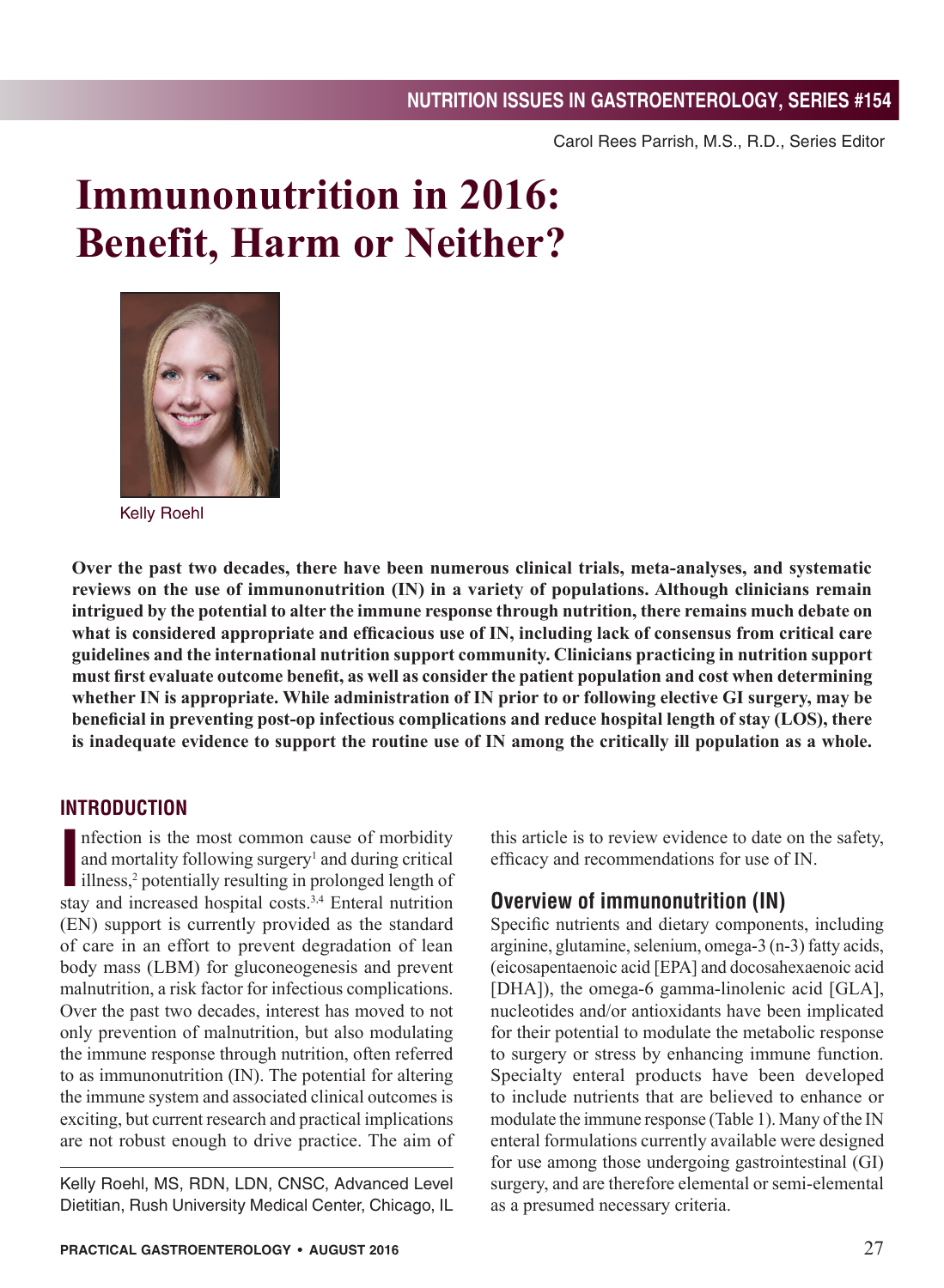#### Table 1. Comparison of Standard, Semi- Or Complete-Elemental and Immune-Enhancing Products

| <b>Product &amp; Manufacturer</b>                          | kcal/ml | Semi-elemental<br>(yes/no) | <b>Fiber</b><br>(g/L) | <b>EPA/DHA</b><br>(g/L) |  |
|------------------------------------------------------------|---------|----------------------------|-----------------------|-------------------------|--|
| Non-immune-enhancing, standard formulas                    |         |                            |                       |                         |  |
| Nutren 1.0*                                                | 1.0     | No                         | $\overline{0}$        | $\overline{0}$          |  |
| Osmolite 1.0**                                             | 1.06    | No                         | $\pmb{0}$             | $\overline{0}$          |  |
| Non-immune-enhancing, semi-elemental or elemental formulas |         |                            |                       |                         |  |
| Peptamen*                                                  | 1.0     | Yes                        | $\overline{0}$        | $\overline{0}$          |  |
| Vital $1.0**$                                              | $1.0$   | Yes                        | 4.2                   | $\overline{0}$          |  |
| Immune-enhancing formulas                                  |         |                            |                       |                         |  |
| <b>Impact Advanced Recovery</b><br>$(drink)^*$             | 1.4     | No                         | 15.2                  | 4.6                     |  |
| Impact - Nestlé                                            | $1.0$   | No                         | $\overline{0}$        | 1.7                     |  |
| Impact Peptide 1.5*                                        | 1.5     | Yes                        | $\pmb{0}$             | 4.9                     |  |
| Oxepa**                                                    | $1.5$   | No                         | $\pmb{0}$             | 4.6                     |  |
| Peptamen AF*                                               | $1.2$   | Yes                        | 5.2                   | 2.4                     |  |
| Perative**                                                 | 1.3     | Yes                        | 6.5                   | $\overline{0}$          |  |
| Pivot 1.5**                                                | $1.5$   | Yes                        | $7.5\,$               | 3.7                     |  |
| Tolerex *                                                  | 1.0     | Yes                        | $\overline{0}$        | $\overline{0}$          |  |
| Vital AF 1.2**                                             | $1.2$   | Yes                        | 5.1                   | 3.8                     |  |
| Vivonex Plus*                                              | 1.0     | Yes                        | $\overline{0}$        | $\overline{0}$          |  |
| Vivonex RTF*                                               | 1.0     | Yes                        | $\overline{0}$        | $\overline{0}$          |  |
| Vivonex TEN*                                               | $1.0$   | Yes                        | $\pmb{0}$             | $\pmb{0}$               |  |

\*Nestlé Health Science (800-422-2752; www.nestlehealthscience.us); \*\*Abbott Nutrition 00-227-5765; www.abbottnutrition.com)

The composition of the IN enteral and oral products available varies greatly, not only in nutrients, but also the concentration of each specific component. Unfortunately, clinical trials of the individual potentially immune-modulating nutrients have either not been conducted, or have failed to demonstrate benefit.<sup>5,6</sup> It has yet to be established which, how much (if any), when, and for whom IN may provide benefit.

## **Meet the "Immune-Modulating" Nutrients**

*Glutamine*, most notably known as the primary fuel for enterocytes, lymphocytes and macrophages,<sup>5</sup> is also a conditionally essential amino acid during metabolic stress. It serves as a substrate for gluconeogenesis, and may be oxidized for fuel for rapidly proliferating cells.<sup>8</sup> Additionally, it is a precursor for renal ammoniagenesis, the process by which ammonia is excreted from the body.8

*Arginine* is a conditionally essential amino acid during metabolic stress as it is a precursor for many compounds within the human body. It is required for normal T- and B-lymphocyte and macrophage functions, and can be metabolized and utilized in collagen production by way of proline synthesis.<sup>9</sup>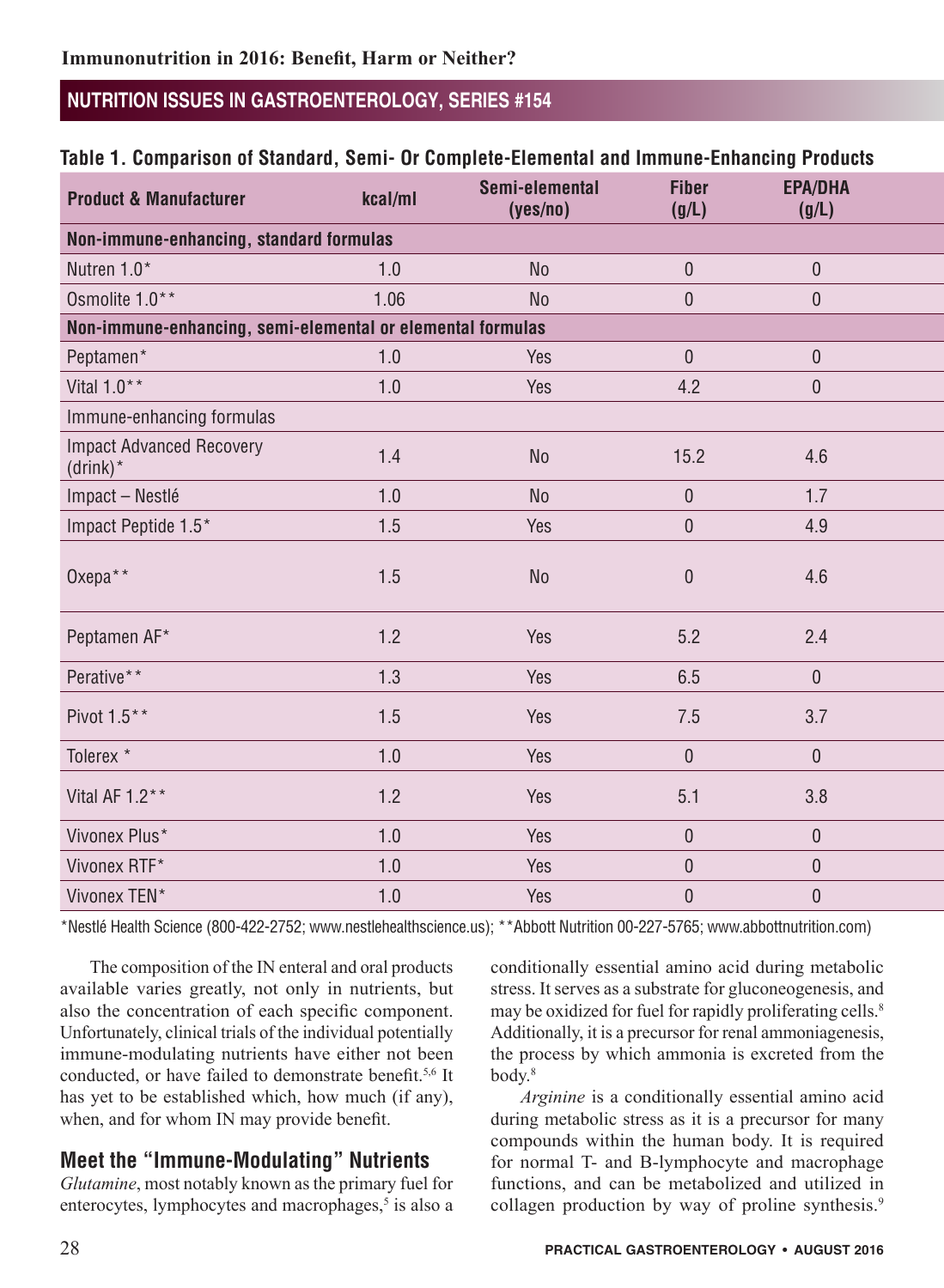| <b>Nucleotides</b><br>(g/L) | <b>Arginine</b><br>(g/L) | Glutamine<br>(g/L) | Other                                               | Cost per<br>1000 kcal $(\$)^*$ | <b>Number</b><br>of Studies** |
|-----------------------------|--------------------------|--------------------|-----------------------------------------------------|--------------------------------|-------------------------------|
|                             |                          |                    |                                                     |                                |                               |
| $\overline{0}$              | $\overline{0}$           | $\overline{0}$     | $\sim$ $\sim$                                       | 8.50                           | $--$                          |
| $\overline{0}$              | $\overline{0}$           | $\overline{0}$     | $\hspace{0.05cm} -\hspace{0.05cm} -\hspace{0.05cm}$ | 6.33                           | $\sim$                        |
|                             |                          |                    |                                                     |                                |                               |
| $\overline{0}$              | $\overline{0}$           | $\overline{0}$     | $\sim$                                              | 28.33                          | 14                            |
| $\mathbf 0$                 | $\boldsymbol{0}$         | $\mathbf 0$        | $\sim$                                              | 22.59                          | $\overline{0}$                |
|                             |                          |                    |                                                     |                                |                               |
| 1.8                         | 17.7                     | 11.8               | $- -$                                               | 12.45                          | 28                            |
| $1.2$                       | 12.5                     | $\mathbf 0$        | $\sim$                                              | 40.00                          | $\star\star\star$             |
| 1.8                         | 18.7                     | 8.1                | $\overline{\phantom{a}}$                            | 25.55                          | $***$                         |
| $\overline{0}$              | $\overline{0}$           | $\overline{0}$     | 4 g GLA, elevated<br>vitamin C, E,<br>beta-carotene | n/a                            | $\overline{4}$                |
| $\boldsymbol{0}$            | $\boldsymbol{0}$         | $\mathbf 0$        | Elevated vitamin C,<br>E, selenium                  | 27.22                          |                               |
| $\overline{0}$              | $8\phantom{.}$           | $\overline{0}$     | $\overline{\phantom{a}}$                            | 10.44                          | $2^{\circ}$                   |
|                             | 13                       | $7.6$              | Elevated vitamin C,<br>E, beta-carotene             | 24.75                          | $5\phantom{.0}$               |
| $\overline{0}$              | 3.5                      | 2.4                | $\overline{\phantom{a}}$                            | 27.61                          | $\overline{0}$                |
| $\overline{0}$              | $\overline{0}$           | $\boldsymbol{0}$   | Elevated<br>vitamin C, D, E                         | 25.27                          | $\overline{7}$                |
| $\mathbf 0$                 | 6.3                      | 9.5                | 30% BCAAs                                           | 21.11                          | $\overline{0}$                |
| $\mathbf 0$                 | 5.9                      | $\overline{0}$     | 29% BCAAs                                           | 31.89                          | $\overline{0}$                |
| $\mathbf 0$                 | 3.9                      | 4.8                | $\overline{\phantom{a}}$                            | 27.78                          | $\mathbf 0$                   |

#### **Available for Use In the United States**

Arginine stimulates secretion of growth hormone, insulin, and glucagon, $10$  and can be metabolized to nitric oxide, thereby altering blood flow, angiogenesis, epithelialization, and tissue granulation.<sup>11</sup>

*Omega-3 fatty acids*, specifically EPA and DHA, are believed to be immunosupressive by reducing the production of the pro-inflammatory omega-6 fatty acid, arachanonic acid, whose production results in higher levels of the pro-inflammatory eicosanoids, prostaglandins, leukotrienes, and thromboxanes.<sup>12</sup> Furthermore, EPA and DHA are postulated to reduce macrophage adhesion, alter T-cell proliferation, and stabilize the cytokine response.<sup>13</sup> Some have suggested that arginine and n-3 fatty acids may synergistically improve immune function with:

- 1. arginine delivery improving cytokine and nitric oxide production,
- 2. n-3 fatty acids reducing proinflammatory eicosanoid production, and
- 3. increasing arginine availability by decreasing expression of arginase I, an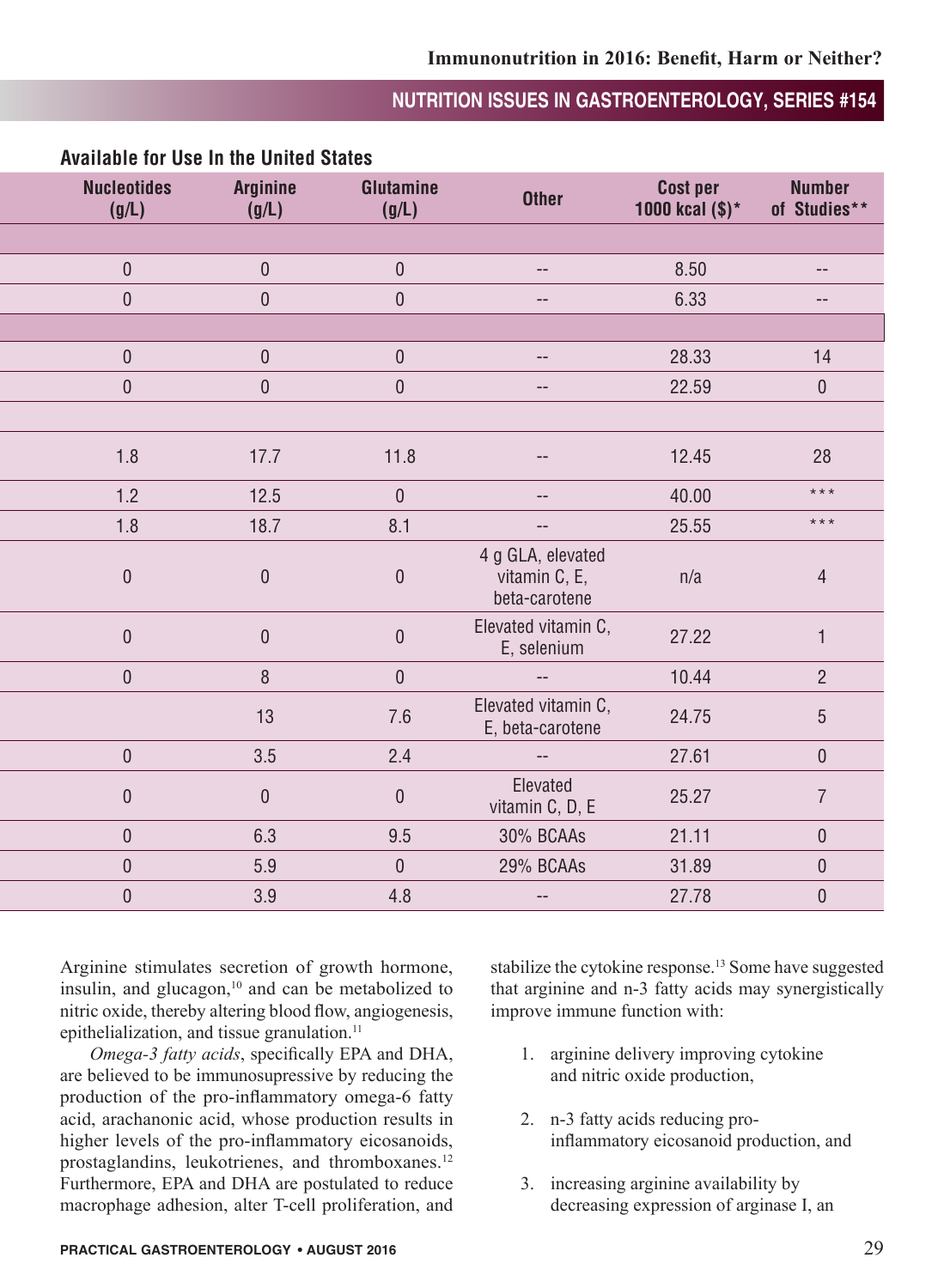enzyme responsible for degradation of arginine.14,15

Given the role of *nucleotides* in structural integrity of DNA and RNA, and involvement in the transfer of energy and coordination of hormonal signals, they are often added to IN formulas intended for use during times of stress and/or rapid tissue proliferation.<sup>7</sup> Interestingly, the processing techniques utilized in the production of commercial EN formula results in the removal of nucleotides;therefore, some have suggested that standard EN products do not provide adequate nucleotide content for those experiencing metabolic stress<sup>13</sup>

*Antioxidants*, including vitamins C and E, betacarotene, and selenium are often added in an effort to reduce oxidative stress among patients with acute metabolic stress.

A number of formulas with varying IN compositions are available in the United States (Table 1). Some of these products have been used in research in attempts to demonstrate efficacy for their use, but many of the products have never been tested for efficacy or safety in the populations for which they are marketed or in a clinical trial of any kind.

## **Reviewing the Evidence**

Although immune-enhancing nutrition has been explored in a variety of settings, including pulmonary, trauma, neurology, oncology, and critical care, much of the research has been conducted among patients with GI disorders, specifically elective surgeries for cancers of the GI tract. Those undergoing elective surgery are an attractive and easy group to study because enteral and/or oral nutrition support is often utilized to prevent unintended complications related to malnutrition as many patients struggle to meet nutrition requirements orally during the pre- and post-operative periods.

Over the past two decades, there have been at least 16 meta-analyses and systematic reviews to evaluate the efficacy of IN among patients undergoing elective surgery (Table 2) and the critically ill (Table 3), yet use of IN remains controversial, particularly among the critically ill. In fact, the most recent Guidelines for the Provision and Assessment of Nutrition Support Therapy in the Adult Critically Ill Patient, jointly published by the American Society for Parenteral and Enteral Nutrition (A.S.P.E.N.) and Society of Critical Care Medicine (SCCM), recommends that immune-modulating EN *(continued on page 32)*

formulations not be used routinely among medical ICU patients, reserving it for those with traumatic brain injuries and perioperatively in the surgical ICU populations.31 Additionally, they do not recommend routine use of fish-oil and antioxidant-containing EN among patients with ARDS or ALI, citing insufficient evidence and conflicting data. Much of the backing behind these recommendations stems from research with wide heterogeneity and inconsistency in outcomes, as well as meta-analyses. Since methodologic and funding concerns blanket much of the IN research, it is an important point to consider that the strength of any meta-analysis or systemic review is only as strong as the studies that they are comprised of.

## **Review of Efficacy for Use of IN Among Elective Surgical Populations**

Among those undergoing elective surgery, most commonly for GI malignancy, improvements in postoperative infectious complications and LOS may result in reduction in cost of care. Additionally, pre-operative nutrition status, a topic that itself has a murky array of definitions, may explain the differences found in preop versus post-op IN outcomes.32

Despite at least 10 meta-analyses and systematic reviews (Table 2), it remains unclear which nutrients, how much, timing, length of treatment, and specific surgical populations may benefit from IN. Researchers generally conclude that provision of IN among patients undergoing elective surgery may reduce incidence of infection and decrease hospital LOS, but find no reduction in mortality. A more critical evaluation of the meta-analyses reveals wide heterogeneity with regards to population and volumes of feeding delivered, therefore potential differences in amount of IN components delivered. According to one group, perioperative administration of 500-1000 mL/day of an IN formula for 5-7 days prior to surgery, with continuation into the post-op period reduces infection, other complications and hospital LOS, regardless of preexisting nutrition status.33 Although they conclude that single-substrate administration does not impact clinical outcome, and describe a potential synergistic effect between arginine and fish oils, recommending that these nutrients be used together, this has yet to be proven. Given the variation in formula composition and actual amounts delivered in various studies, it is impossible to determine which specific nutrient is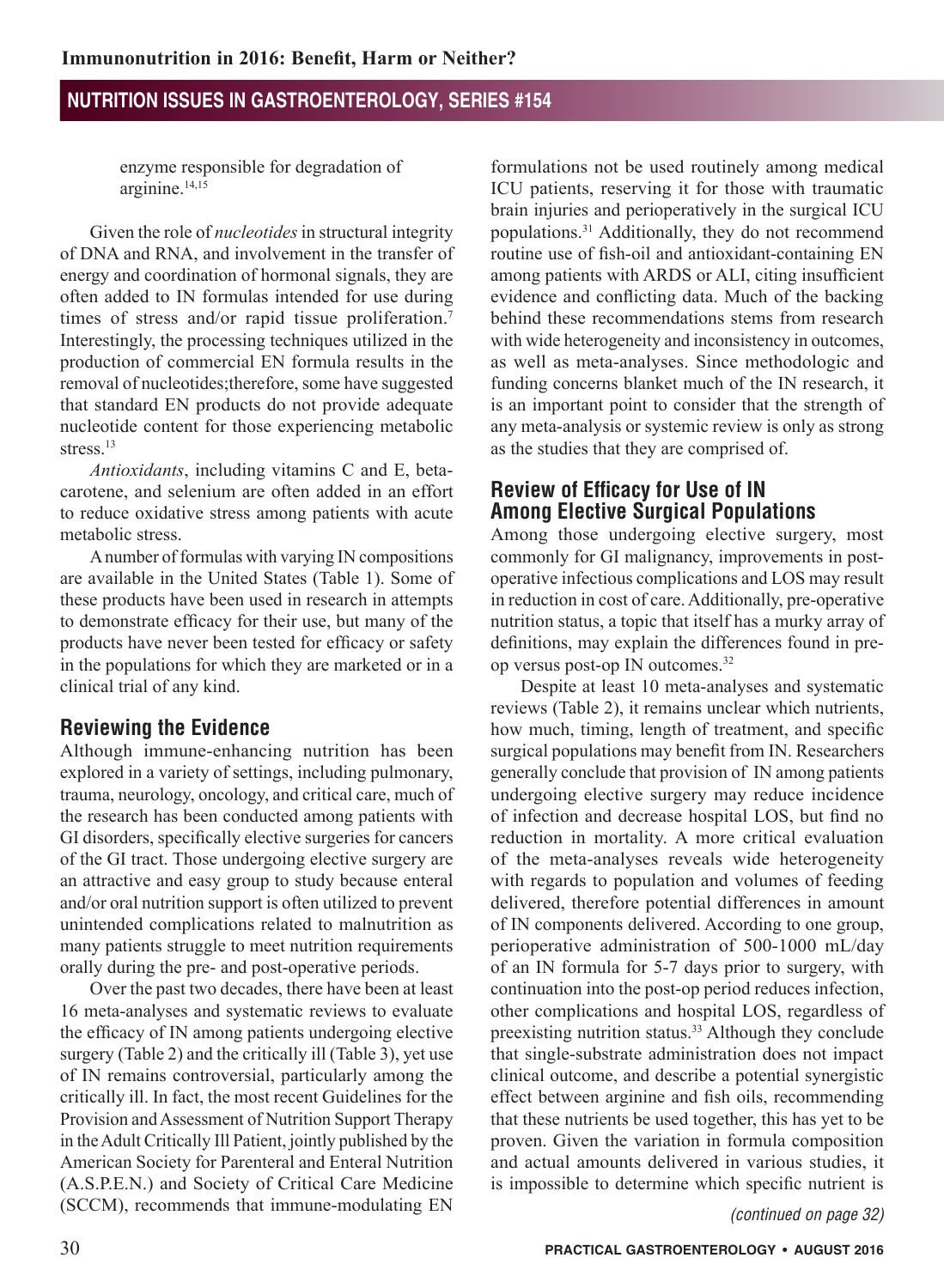#### *(continued from page 30)*

Table 2. Summary Of Meta-Analyses and Systematic Reviews Comparing Use of Immunonutrition (IN) Via Oral or Enteral

| <b>Reference</b>                    | <b>Population &amp; Timing</b>                                                                                                                                                 | $N =$       | <b>Nutrients Studied</b>                                                                                                            |
|-------------------------------------|--------------------------------------------------------------------------------------------------------------------------------------------------------------------------------|-------------|-------------------------------------------------------------------------------------------------------------------------------------|
| Heyland et al. 2001 <sup>16</sup>   | Critical illness and surgical;<br>$\bullet$<br>subgroup analyses<br>During but not before critical<br>illness; pre-operative,<br>perioperative, post-operative<br>for surgical | 2419        | Enteral IN support with any<br>combination of arginine, glutamine,<br>n-3 fatty acids, or nucleotides<br>vs. standard EN            |
| Waitzburg et al. 2006 <sup>17</sup> | Elective surgical only<br>Pre-operative, perioperative,<br>post-operative, during critical<br>illness                                                                          | 2305        | Enteral IN or oral IN containing any<br>combination of nutrients vs standard<br>enteral or oral supplements                         |
| Zheng et al. 2007 <sup>18</sup>     | Elective mixed GI surgical<br>Pre-operative, perioperative,<br>post-operative                                                                                                  | 1269        | Enteral IN or oral IN containing<br>any combination of nutrients<br>vs. standard diet                                               |
| Marik and Zaloga 2010 <sup>19</sup> | Elective surgical only (GI,<br>$\bullet$<br>head/neck cancers, general<br>abdominal surgery, cardiac<br>surgery)<br>Pre-operative, perioperative,<br>post-operative            | 1918        | Enteral IN with arginine alone,<br>$\bullet$<br>fish oil alone or combination<br>vs. standard EN                                    |
| Cerantola et al. 2010 <sup>20</sup> | Elective GI surgical only<br>$\bullet$<br>Pre-operative, perioperative,<br>post-operative                                                                                      | 2730        | Enteral IN with any combination<br>$\bullet$<br>of IN nutrients vs. standard EN                                                     |
| Zhang et al. 2012 <sup>21</sup>     | Elective surgical for<br>GI cancer only<br>Perioperative<br>$\bullet$                                                                                                          | 2331        | Enteral IN or oral IN containing<br>any combination of nutrients<br>vs. standard diet                                               |
| Marimuthu et al. 2012 <sup>22</sup> | Open GI surgical only<br>$\bullet$<br>Perioperative<br>$\bullet$                                                                                                               | 2496        | Enteral IN versus standard diet<br>$\bullet$                                                                                        |
| Drover et al. 2012 <sup>23</sup>    | Elective surgical only<br>Pre-operative, perioperative,<br>post-operative                                                                                                      | Unspecified | Enteral IN with arginine alone,<br>fish oil alone or combination<br>vs. standard EN                                                 |
| Vidal-Casariego et al.<br>201424    | Elective surgical head/neck<br>$\bullet$<br>cancer only<br>Pre-operative, perioperative,<br>post-operative                                                                     | 397         | Enteral IN with arginine alone,<br>$\bullet$<br>fish oil alone or combination<br>vs. standard EN                                    |
| Hegazi et al. 2014 <sup>25</sup>    | Elective surgical patients<br>Preoperative only                                                                                                                                | 561         | Oral IN with arginine alone,<br>$\bullet$<br>fish oil alone or combination<br>vs. standard oral supplement<br>or standard oral diet |

IN, immunonutrition; n-3, omega-3; EN, enteral nutrition; RR, relative risk; OR, odds ratio; CI, confidence interval; LOS, length of stay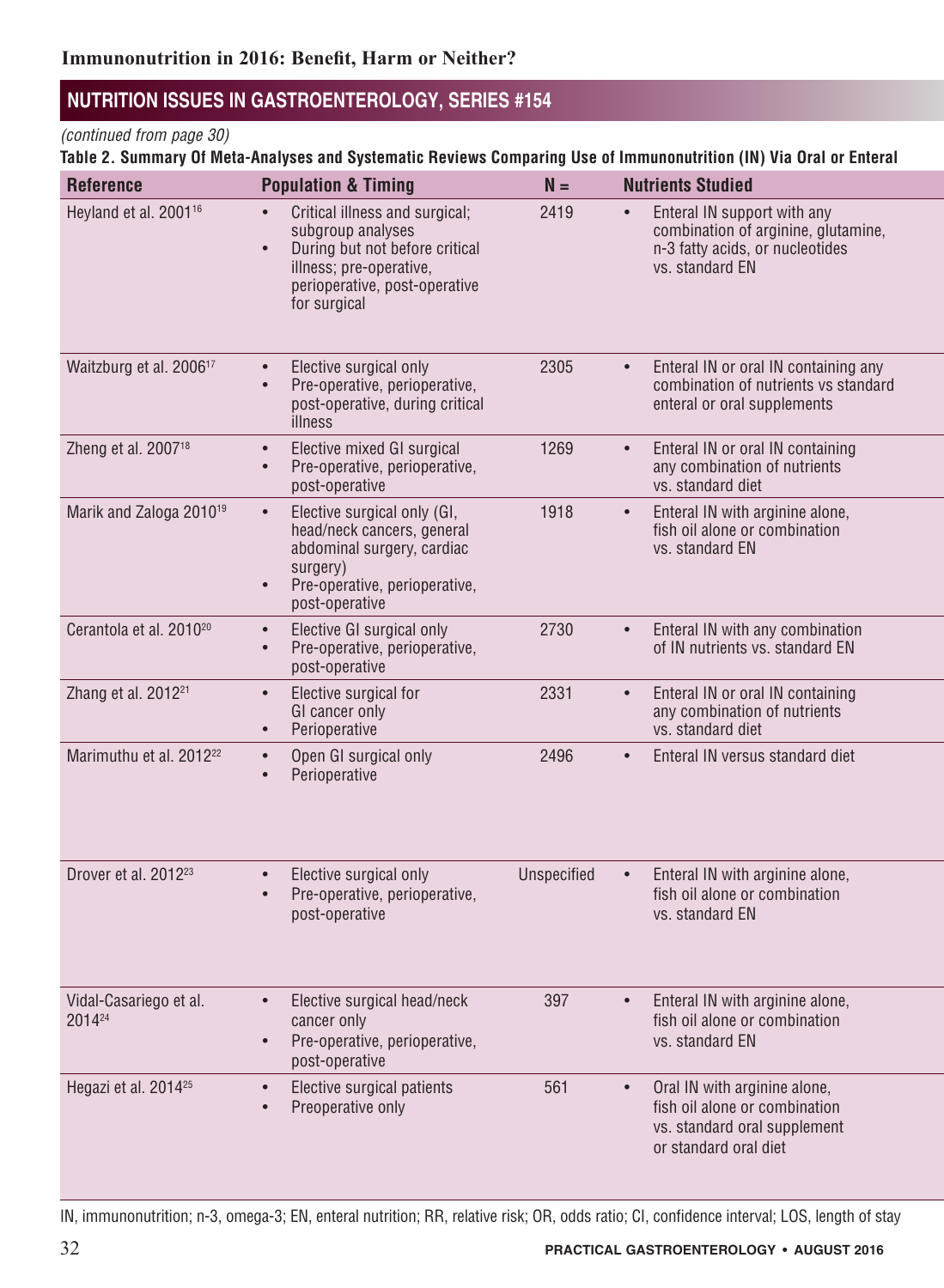#### Nutrition Support Versus Standard Diet or Standard Enteral Nutrition Support Among Elective Surgical Populations

|           | <b>Outcomes</b>                                                                                                                                                                                                                                                                                                                                                       | <b>Author Affiliations</b>                                                                                                                                                                                                                                                                                         |
|-----------|-----------------------------------------------------------------------------------------------------------------------------------------------------------------------------------------------------------------------------------------------------------------------------------------------------------------------------------------------------------------------|--------------------------------------------------------------------------------------------------------------------------------------------------------------------------------------------------------------------------------------------------------------------------------------------------------------------|
|           | Overall significant reduction in infectious<br>complications and hospital LOS<br>High-arginine IN resulted in significantly lower<br>$\bullet$<br>incidence of infection, shorter hospital LOS<br>compared to low-arginine IN<br>Surgical patients had significantly fewer infectious<br>complications than the critically ill<br>No effect on mortality<br>$\bullet$ | • Heyland was a paid site investigator on the Ross<br>(now Nestle) product (Impact)                                                                                                                                                                                                                                |
|           | Decreased hospital LOS (3.1 days) and infectious<br>complications<br>No effect on mortality                                                                                                                                                                                                                                                                           | Hypothesis conceived at workshop sponsored<br>by Novartis Medical Nutrition                                                                                                                                                                                                                                        |
| $\bullet$ | Reduced infectious complications, hospital LOS<br>(weighted mean difference<br>No effect on mortality<br>$\bullet$                                                                                                                                                                                                                                                    | • None disclosed                                                                                                                                                                                                                                                                                                   |
|           | Post-operative and perioperative IN with both argi-<br>nine and fish oil reduced risk of acquired infection,<br>wound, and LOS                                                                                                                                                                                                                                        | Zaloga was a paid employee of Baxter Healthcare, Inc. -<br>though Baxter Healthcare did not manufacture any of the<br>enteral immune-modulating diets mentioned in the article                                                                                                                                     |
|           | Reduction in overall complications<br>No effect on mortality                                                                                                                                                                                                                                                                                                          | • None disclosed                                                                                                                                                                                                                                                                                                   |
|           | Reduction in hospital LOS, infectious complications,<br>and non-infectious complications<br>No mortality analysis<br>$\bullet$                                                                                                                                                                                                                                        | None disclosed                                                                                                                                                                                                                                                                                                     |
|           | Deceased infectious complications, non-infectious<br>complications, and hospital LOS<br>No effect on morality                                                                                                                                                                                                                                                         | Ljungqvist and Lobo had received research funding from<br><b>Nutricia Clinical Care</b><br>Varadhan was supported by research fellowships from the<br>Nottingham Digestive Diseases Centre National Institute<br>for Health Research Biomedical Research Unit, and the<br>Enhanced Recovery After Surgery Society. |
|           | Reduced infectious complications; with the greatest<br>effect with pre and post-operative administration<br>No effect on mortality                                                                                                                                                                                                                                    | Heyland received a research grant as the principal<br>investigator and a speaker honorarium from Nestle.<br>Ochoa was a paid consultant for Nestle until July 2010,<br>and received a salary as Medical<br>Scientific Director for Nestle for 2 years leading up<br>to publication                                 |
|           | Reduced incidence of fistula<br>No reductions in diarrhea, wound infections or other<br>infections were noted<br>No mortality analysis<br>$\bullet$                                                                                                                                                                                                                   | • None disclosed                                                                                                                                                                                                                                                                                                   |
|           | Oral IN vs. standard oral supplement:<br>no difference in wound infection, all infectious<br>complications, non-infectious complications,<br>or LOS<br>Oral IN vs standard oral diet: decreased<br>$\bullet$<br>infectious complications                                                                                                                              | Evans was the recipient of educational grants from Nestle<br>Nutrition and Abbott Laboratories, as well as speaker<br>honoraria from Abbott Laboratories<br>Hegazi and Hustead were full-time employees of<br><b>Abbott Laboratories</b>                                                                           |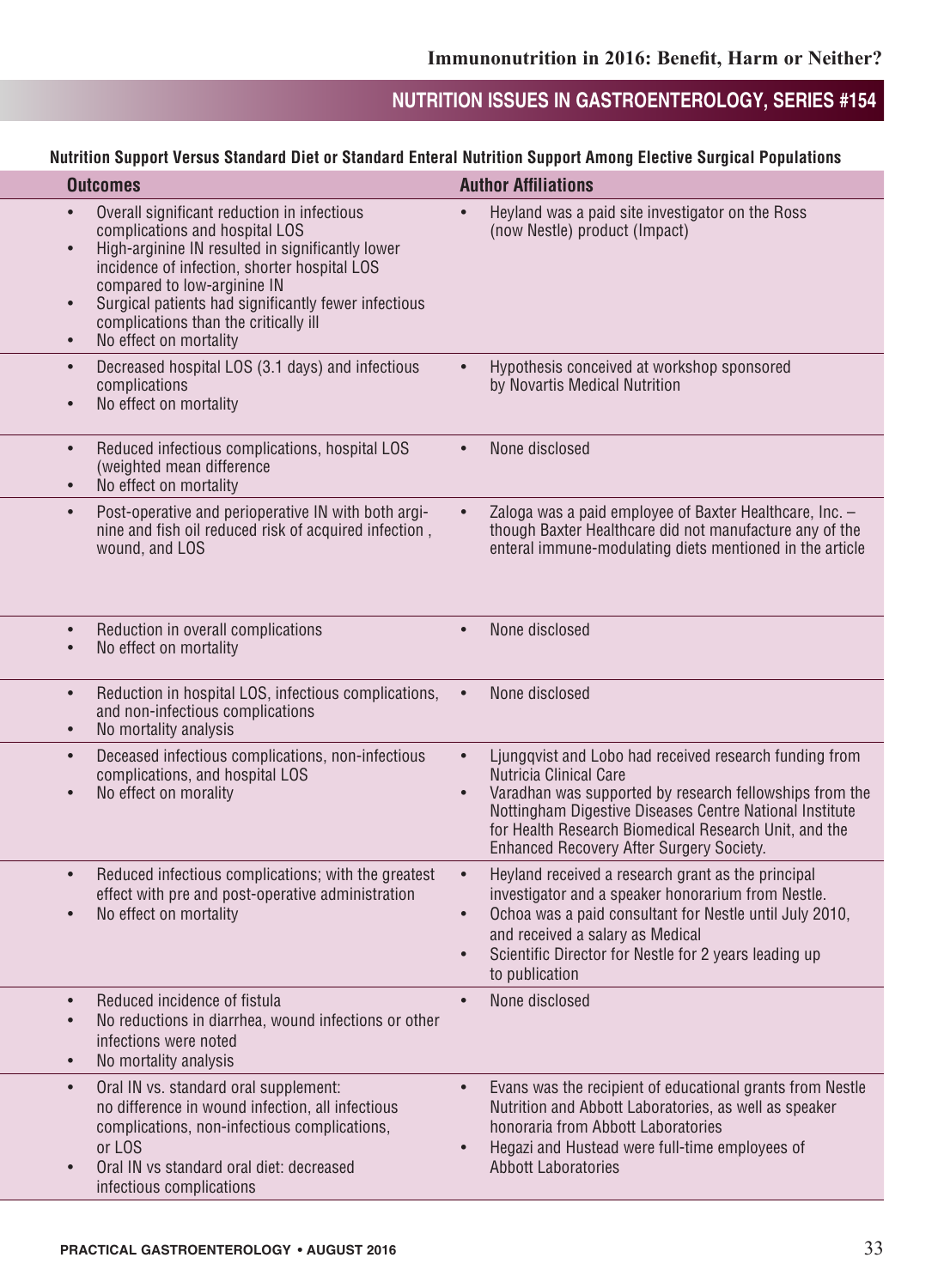potentially improving outcomes, if any.

To offer fair comparisons between groups where nutrition is provided to both, allowing IN to be the intervention or treatment, nearly all of the randomized controlled trials (RCTs) that provide the basis for the meta-analyses and systematic reviews described in Table 2 compare administration of IN to standard EN. Similar reductions in LOS have been reported when IN was utilized in the pre- versus post-operative periods.<sup>34</sup> Hegazi, et al. reported that pre-op oral IN only provided benefit when compared to those that received nonsupplemented oral diets,<sup>25</sup> suggesting that adequate delivery of basic nutrients results in prevention of postop complications. However, given that the standard of care (control) is no nutrition intervention, perhaps the benefits of preoperative nutrition can be attributed to carbohydrate loading to maximize glycogen stores as recommended for Enhanced Recovery After Surgery (ERAS), which has been shown to significantly reduce complications and hospital LOS.<sup>35,36</sup> Though some researchers have reported that pre-op carbohydrate loading may prevent loss of LBM,<sup>37-39</sup> reduce insulin resistance, tissue glycosylation in the operative period, and optimize glycemic control post-op,40-42 direct comparisons have not yet been made. Is it simply the provision of extra (or adequate) calories above the 'standard' intake the patient would be able to consume usually in the pre-op period that is resulting in benefits? More research is needed.

## **Review of Efficacy for Use of IN Among Critically Ill Populations**

Given the role infectious complications play in the critically ill population, any intervention that might decrease that risk is worthy of investigation. Generally, the outcomes of meta-analyses examining efficacy of IN among the critically ill (Table 3) are similar to those for the elective surgical population with regards to reduced incidence of infection and decreased hospital LOS, with no difference in mortality; however, some researchers<sup>16</sup> suggest that provision of IN among the critically ill may result in adverse outcomes, and therefore, be a safety concern. Like that in the elective surgical population, the research for use of IN in the critical care arena is full of methodologic and heterogeneity concerns.

Much of the debate regarding efficacy of IN among critically ill patients surrounds the safety of its use – specifically relating to arginine. In a 2001 meta-analysis, Heyland et al.,<sup>16</sup> concluded that

arginine-supplemented IN provided no benefit among the critically ill, and may potentially result in adverse outcomes, a conclusion made due to a trend toward increased mortality among those receiving IN; however, these results were not statistically significant. Since this time, concerns regarding the safety of IN, specifically arginine supplementation, among septic patients has been hotly debated; however, research remains limited, and the debate has mainly surrounded three *theories* (though none confirmed):

- 1. Sepsis results in arginine deficiency and supplementation may improve septic state  $43$
- 2. Sepsis is caused by excess nitric oxide (NO) production. Since NO is the end-product of arginine metabolism that causes vasodilation, arginine supplementation may exacerbate the septic syndrome.<sup>43</sup>
- 3. Arginine infusion among septic medical and surgical patients does not cause hemodynamic instability.44

As many of the IN products available contain a number of potentially immune-modulating components, and it remains unclear which (if any) nutrient may be providing the most benefit, researchers have attempted to scrutinize immune-modulating nutrients independent from nutrition delivery.

#### **IN, Individual Delivery, Biomarkers and Outcomes Among the Critically Ill**

As the goal of IN is to enhance the immune response, researchers have examined inflammatory biomarkers concurrently with *clinical outcomes* in attempts to demonstrate potential changes in outcomes. However, it is imperative to remember that changes in surrogate markers do not necessarily translate to differences in clinical outcomes, a point that is often missed in interpretation. One group concluded that delivery of IN EN containing n-3 fatty acids, glutamine and arginine among those with esophageal cancer undergoing concurrent chemotherapy and radiation resulted in a reduced rise in the inflammatory cytokines C-reactive protein (CRP) (p=0.001) and tumor-necrosis

*(continued on page 36)*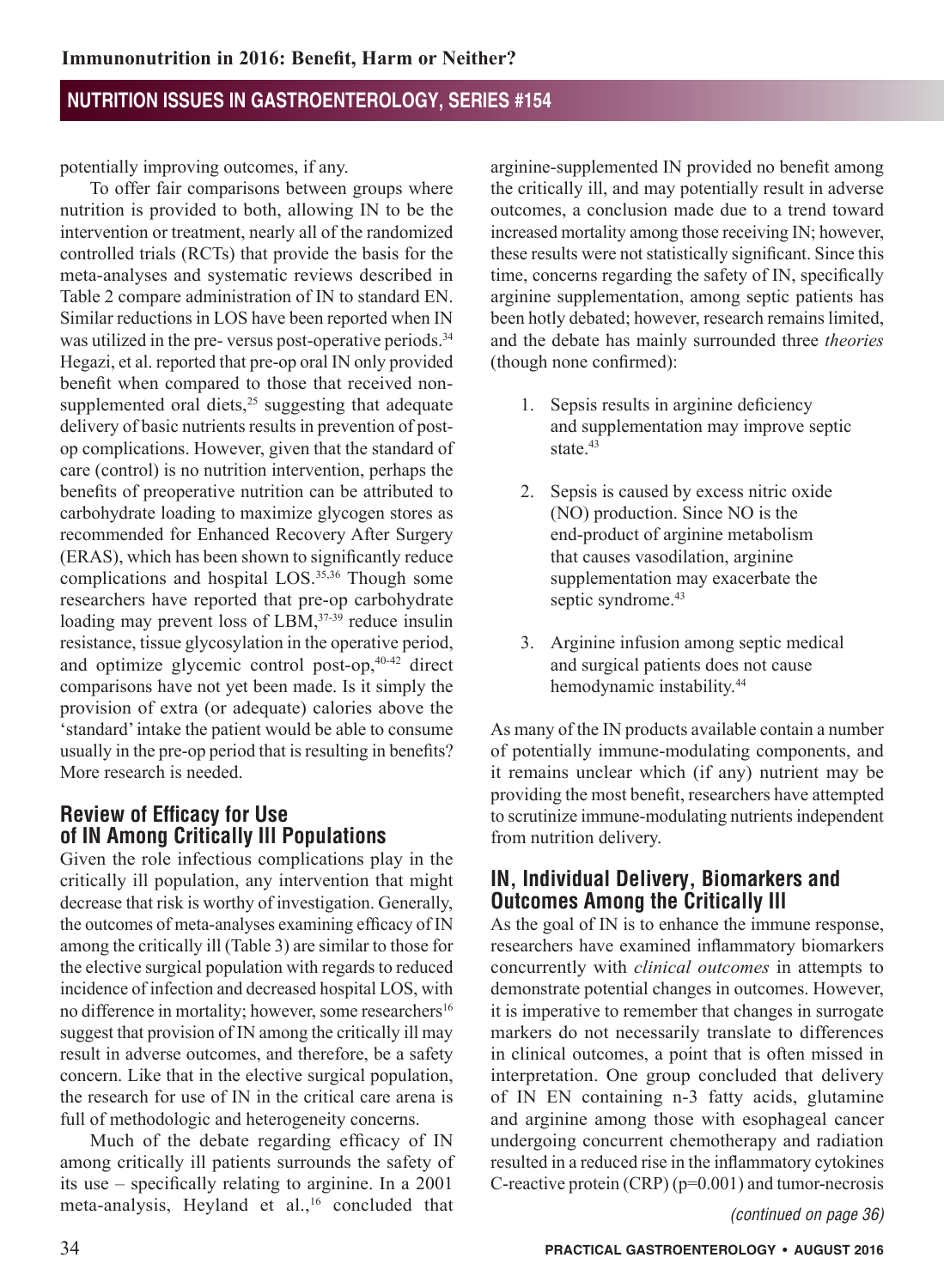#### *(continued from page 34)*

#### Table 3. Summary of Meta-Analyses and Systematic Reviews Comparing Use of Immunonutrition (IN) Via Enteral

| <b>Reference</b>           | <b>Population &amp; Timing</b>                                                                                                                                     | $N =$              | <b>Nutrients Studied</b>                                                                                                                                     |
|----------------------------|--------------------------------------------------------------------------------------------------------------------------------------------------------------------|--------------------|--------------------------------------------------------------------------------------------------------------------------------------------------------------|
| Heys et al.<br>199926      | <b>Mixed critical illness</b><br>(surgery, trauma, burns,<br>cancer, sepsis)<br>Post-operative only                                                                | 1009               | Enteral IN support with any<br>combination of arginine,<br>glutamine, BCAAs, n-3 fatty<br>acids, RNA vs standard EN                                          |
| Beale et al.<br>199927     | <b>Mixed critical illness</b><br>(medical, surgical, trauma)<br>During, but not prior to<br>critical illness                                                       | 1482               | Enteral IN support with<br>arginine alone or arginine in<br>combination with glutamine,<br>nucleotides, n-3 fatty acids vs.<br>standard EN                   |
| Heyland et al.<br>200116   | Critical illness and surgical;<br>$\bullet$<br>subgroup analyses<br>During critical illness<br>and pre-operative,<br>perioperative,<br>post-operative for surgical | 2914               | Enteral IN support with any<br>combination of arginine,<br>glutamine, n-3 fatty acids,<br>or nucleotides vs standard EN                                      |
| Montejo et al.<br>200328   | Mixed critical illness (surgi-<br>cal, trauma, burn, mixed)<br>Post-operative, during<br>critical illness                                                          | Unspecified        | Enteral IN vs standard EN;<br>any combination of IN                                                                                                          |
| Marik and Zaloga<br>200829 | 9Mixed critical illness<br>$\bullet$<br>(mixed, burn, trauma)<br>During, but not prior to<br>critical illness                                                      | 3013               | Enteral IN support with fish<br>oil alone OR arginine alone or<br>arginine in combination with<br>glutamine, nucleotides, n-3<br>fatty acids vs. standard EN |
| Glenn et al.<br>201430     | Mixed critical illness<br>$\bullet$                                                                                                                                | <b>Unspecified</b> | Enteral IN with fish oil vs.<br>standard EN                                                                                                                  |

IN, immunonutrition; BCAAs, branched chain amino acids; n-3, omega-3; RNA, ribonucleic acid; EN, enteral nutrition;

factor-alpha (TNF- $\alpha$ ) (p=0.014) compared to those receiving standard EN support.<sup>45</sup> It is important to note that although statistically significant change in markers of inflammation were found, these authors failed to connect their results to clinical outcomes, which is necessary to drive change in practice.

To further illustrate this point, researchers of the highly publicized ARDS Network Omega Trial (n= 272), administered n-3, GLA, and antioxidants separate from the enteral formulas twice daily.<sup>5</sup> Although delivery of n-3 fatty acid increased plasma EPA concentration 8-fold, there were no differences in ventilator-free or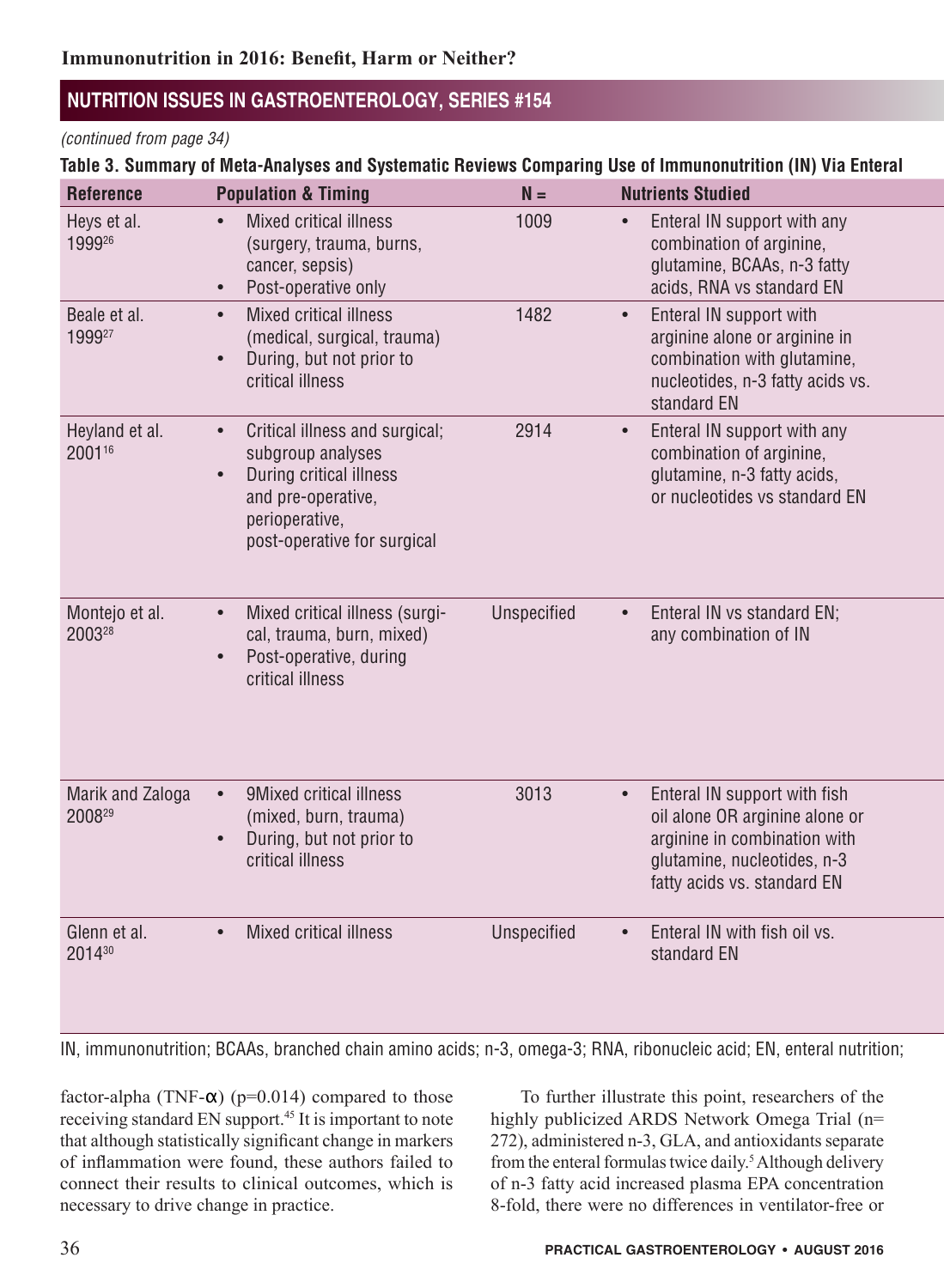#### **Nutrition Sunnort Versus Standard Enteral Nutrition Sunnort Among Critically III Populations**

|                                                  | naunion oapport voroas otanaara Entoral Naunion oapport Among Orthodiff in Fopalations                                                                                                                                                                                                                                                      |                                                                                                                                                                                                                                                                                         |
|--------------------------------------------------|---------------------------------------------------------------------------------------------------------------------------------------------------------------------------------------------------------------------------------------------------------------------------------------------------------------------------------------------|-----------------------------------------------------------------------------------------------------------------------------------------------------------------------------------------------------------------------------------------------------------------------------------------|
|                                                  | <b>Outcomes</b>                                                                                                                                                                                                                                                                                                                             | <b>Author Affiliations</b>                                                                                                                                                                                                                                                              |
| $\bullet$                                        | • Significant reduction in infectious complications<br>and hospital LOS (2.5 days)<br>No mortality analysis                                                                                                                                                                                                                                 | • None disclosed                                                                                                                                                                                                                                                                        |
| $\bullet$                                        | Significant reductions in ventilator days, infection<br>rate, and hospital LOS<br>No effect on mortality                                                                                                                                                                                                                                    | Partially sponsored by Novartis Nutrition<br>$\bullet$                                                                                                                                                                                                                                  |
| $\bullet$<br>$\bullet$<br>$\bullet$<br>$\bullet$ | Overall significant reduction in infectious<br>complications and hospital LOS<br>High-arginine IN resulted in significantly lower<br>incidence of infection, shorter hospital LOS<br>compared to low-arginine IN<br>Surgical patients had significantly fewer<br>infectious complications than the critically ill<br>No effect on mortality | Heyland was a paid site investigator on the Ross<br>(now Nestle) product (Impact)                                                                                                                                                                                                       |
| $\bullet$<br>$\bullet$<br>$\bullet$              | Lower incidence of abdominal abscesses,<br>nosocomnial pneumonia, bacteremia<br>Reduced mechanical ventilation in trauma<br>patients only<br>Reduced ICU LOS (mean reduction 1.6 days; and<br>hospital LOS (mean reduction 3.4 days; in trauma<br>and surgical patients only<br>No effect on mortality                                      | • Partially sponsored by Novartis Consumer Health                                                                                                                                                                                                                                       |
| $\bullet$                                        | No effect on LOS or mortality with arginine, with or<br>without glutamine of n-3 fatty acids<br>Significant reduction in mortality, secondary infec-<br>tions, and LOS with fish oil-only IN                                                                                                                                                | Zaloga was a paid employee of Baxter Healthcare,<br>Inc., which does not manufacture any of the en-<br>teral immune modulating formulas mentioned in<br>the manuscript, does market a glutamine enteral<br>supplement, but did not sponsor any of the trials<br>included in this review |
| $\bullet$<br>$\bullet$                           | Reduction in ICU LOS, and reduction in ventilator<br>days when EN with fish oil was administered, but<br>not with bolus dosing of IN substance separate<br>from EN<br>No mortality analysis                                                                                                                                                 | Wischmeyer served as a consultant for Abbott<br>Inc. on the use of fish oil containing enteral<br>formulas in the critical care setting                                                                                                                                                 |

OR, odds ratio; CI, confidence interval; LOS, length of stay

ICU-free days among those receiving the supplemental immune-enhancing nutrients.

In the Reducing Deaths Due to Oxidative Stress (REDOX) trial comparing the effects of glutamine and/ or selenium administered separate from the EN formula, unexpectedly, researchers reported longer time to ICU

and hospital discharge.<sup>6</sup> Interestingly, post hoc analysis revealed that high dose glutamine and/or antioxidants may be associated with increased mortality, especially in those with multiorgan failure. Furthermore, Van Zanten et al.46 found that after adjusting for Acute Physiology and Chronic Health Evaluation II (APACHE II) scores,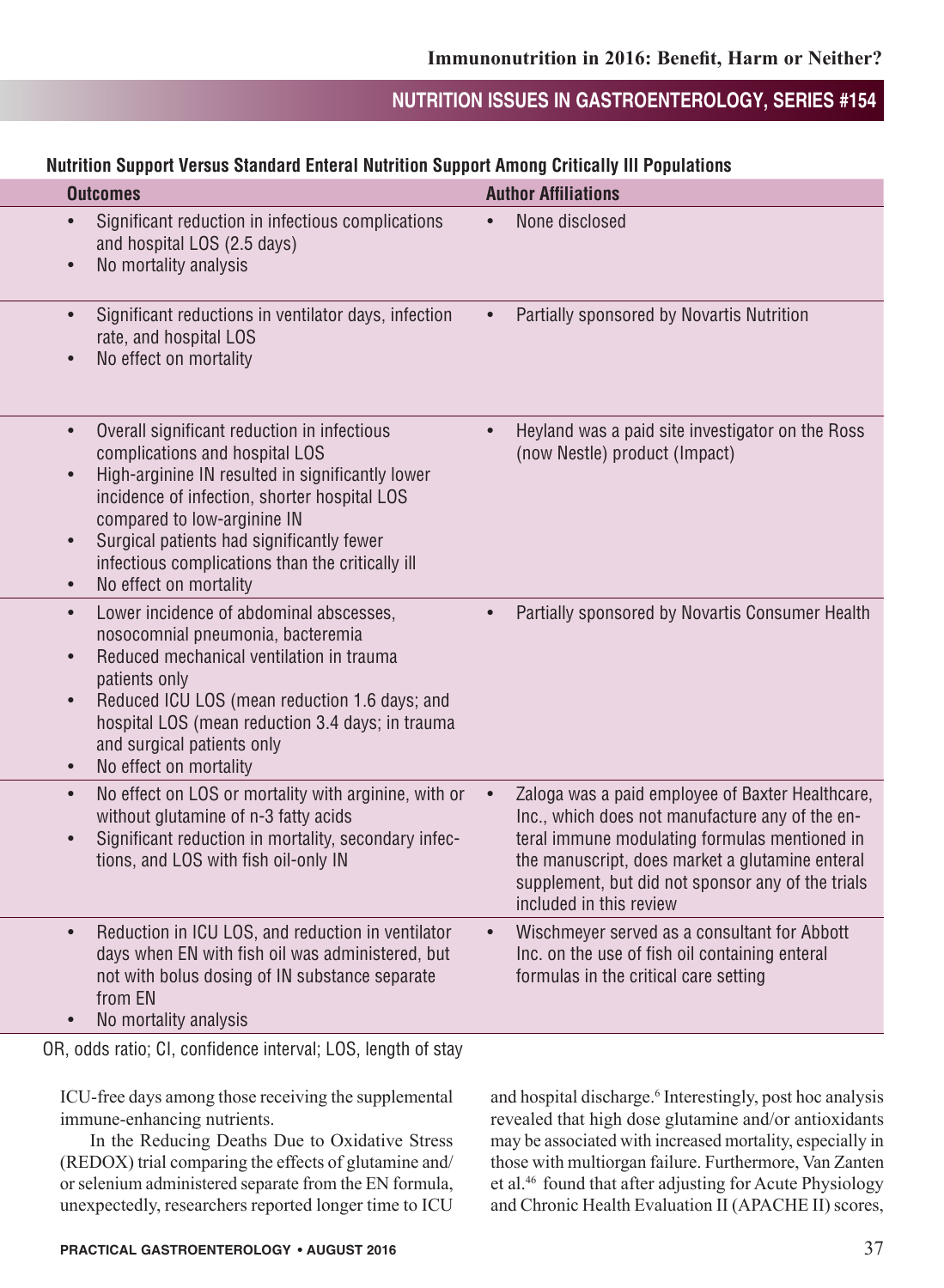patients requiring mechanical ventilation that received an IN formula containing glutamine, n-3 fatty acids and antioxidants were found to have significantly higher 6-month mortality than those receiving an isocaloric, high protein formula (54% vs 35% in the control EN group, p=0.04). Conversely, a systematic review concluded that use of fish oil/antioxidant containing enteral formulas or supplements were associated with a reduction in ICU LOS and ventilator days; However, after excluding the Omega trials<sup>5</sup> where fish oil was administered as a twice daily bolus outside of the EN, use of continuously administered EN containing fish oil was associated with a significant reduction in mortality  $(P=0.004)$ <sup>30</sup>

The influence of IN nutrients glutamine and selenium among patients requiring both enteral and parenteral support remains inconclusive. Although most have concluded that glutamine and selenium supplementation may result in reduction of nosocomial infections among the critically ill, researchers of one meta-analysis concluded that glutamine supplementation via enteral, parenteral, or a combination of these routes posed no benefit in overall mortality or hospital LOS, but did result in lower incidence of noscocomial infections among the critically ill.<sup>47</sup> Furthermore, these researchers, as well as a separate group<sup>48</sup> concluded that high-dose supplementation (>0.5 g/kg/day) significantly increased mortality among the critically ill, resulting in higher rates of infection, and longer ICU and hospital LOS. Appropriately, the A.S.P.E.N./SCCM 2016 guidelines suggest that supplemental enteral glutamine (above what is standard in EN formulas) NOT be supplemented in critically ill adults.<sup>31</sup>

## **Cost**

The potential ability to reduce the cost of medical care was one of the driving forces behind initial efforts to study the impact effect(s) of IN on post-op morbidity, and continues to influence the decision to use IN. Researchers have suggested that IN enteral formulas may be cost-effective when used in specific populations and healthcare settings;<sup>49,50</sup> However, this is only if they work, which remains unclear. Products with IN properties are significantly more expensive than standard preparations (Table 1) with some IN EN formulations costing up to 6 times that of a standard formula. Although nutrition support is widely accepted as a life-sustaining therapy, insurance coverage differs among payers and administration settings, making cost-benefit analyses complicated. Differences in coverage may depend on route of administration (oral, enteral or parenteral).<sup>51</sup> Therefore, clinicians must be cognizant of coverage to prevent a cost burden not only to the patient, but also the healthcare system as a whole.

### **CONCLUSION**

Despite the large volume of research conducted on efficacy of IN products over the past three decades, there is still no consensus on whether or not they provide benefit. More concerning, some suggest potential risk to the critically ill. Researchers have attempted to find a pattern of potential benefit by conducting meta-analyses and systematic reviews. However, overall, these have revealed no difference in the ultimate outcome of mortality in a variety of populations with enteral IN was compared to standard EN support, in either the surgical and critically ill populations. The literature is riddled with limitations, including research design, heterogeneity, and possible bias from conflicts of interest, thereby preventing the ability to draw solid conclusions and make specific recommendations for clinical practice.

Guidelines and recommendations for use are derived from research conducted by a relatively small group of individuals, many of which receive financial gain/funding from the makers of IN formulas. Given the lack of consensus and exorbitant cost associated with IN, clinicians must demand a well constructed, multi-center, non-biased robust study that addresses the limitations of previous research, and is designed to test the true efficacy of these formulas among critically ill patients.

#### **References**

- 1. Richards MJ, Edwards JR, Culver DH, et al. Nosocomial infections in combined medical-surgical intensive care units in the United States. Infection Control Hosp Epidemiol. 2001;21:510- 515.
- 2. Heyland DK, Cook DJ, Griffith L, et al, for the Canadian Critical Trials Group. The attributable morbidity and mortality of ventilator associated pneumonia in the critically ill patient. Am J Respir Crit Care Med. 1999;159:1249-1256.
- 3. de Lissovoy G, Fraeman K, Hutchins V, et al. Surgical site infection: incidence and impact on hospital utilization and treatment costs. Am J Infect Control. 2009;37:387-397.
- 4. Diglovine B, Chenoweth C, Watts C, et al. The attributable mortality and cose of primary nosocomial bloodstream infections in the intensive care unit. Am J Respir Crit Care Med. 1999;160:976-981.
- 5. Rice TW, Wheeler AP, Thompson BT, et al. Enteral omega-3 fatty acid, gamma-linoleic acid, and antioxidant supplementation in acute lung injury. JAMA. 2011;306:1574-1581.

*(continued on page 40)*